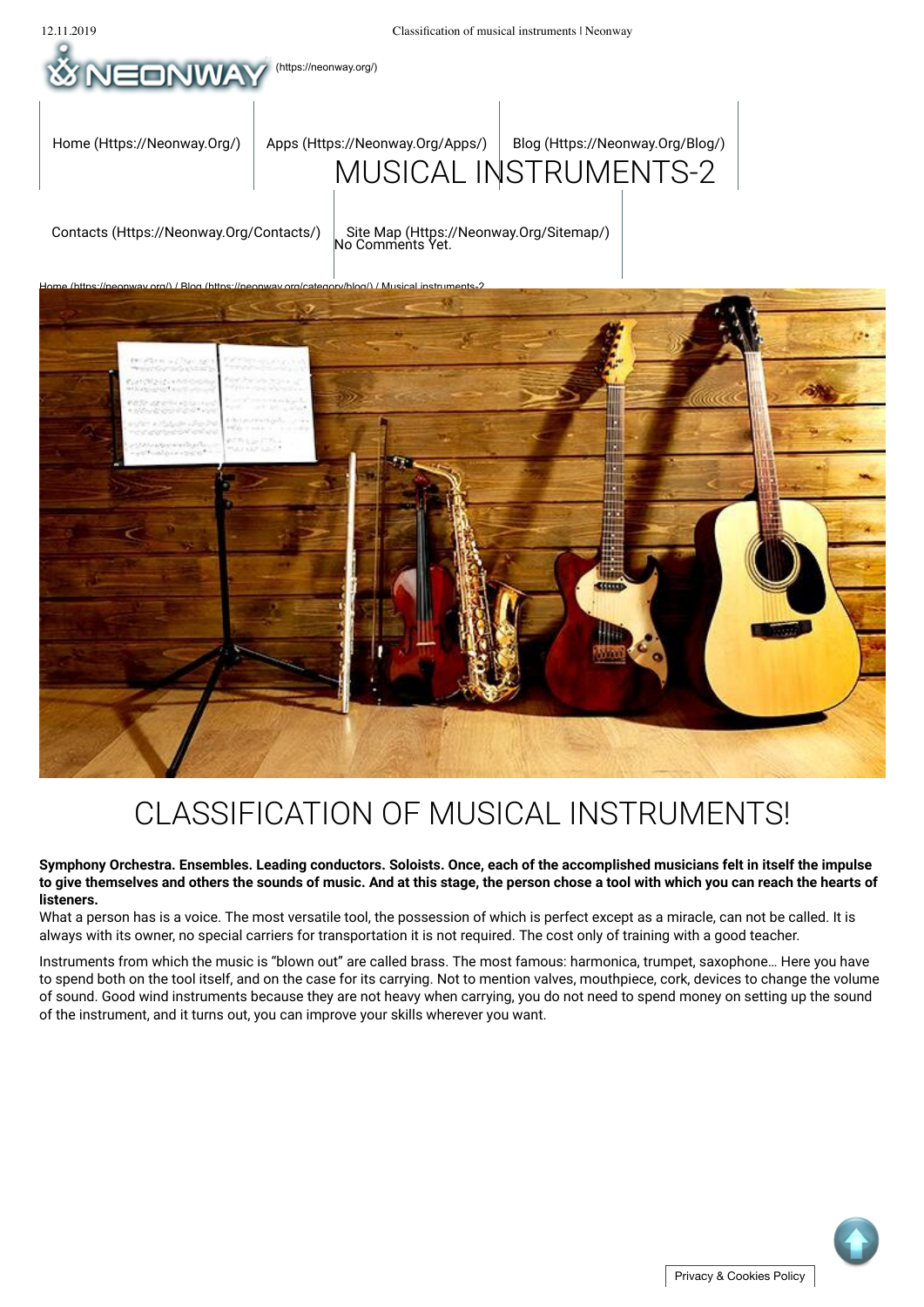| 【slap】第二回亀田杯ファイナリストYUKITAN 応募動画【… |
|-----------------------------------|
| $\blacktriangleright$             |
|                                   |

All instruments that have strings are stringed instruments. Here immediately comes to mind piano, guitar, violin … It is quite expensive for some representatives of this series, it is necessary to constantly adjust the instrument: any shake threatens to break the strings. With a special skill, of course, you can do it yourself. Not every string instrument you will carry with you, for example, to the competition of performers. It's good if it's a balalaika. What about the piano? I think it will not be easy with the harp either…

Drum, litavrs - with its simplicity, these percussion instruments will give quite difficult music. This irreplaceable sense of rhythm in any work will be nice to vibrate throughout your body. Of course, these musical instruments are not cheap either – like all of the above, they are made entirely of natural materials, as a person, as soon as he heard the music in his heart, resonated with him in everything that came across to him: from a bitch, to piece of metal. Despite the fact that now music has become more complex, multifaceted, demanding to its performers, there are those who can simply their musical taste to win the hearts of millions.

This classification, of course, does not reveal the whole variety of instruments, but it will be clear, at least, even to those who by the nature of their activities have not encountered any of the conductors in the world of music.

## LEAVE A COMMENT

Logged in as AS (https://neonway.org/wp-admin/profile.php). Log out » (https://neonway.org/wp-login.php? action=logout&redirect\_to=https%3A%2F%2Fneonway.org%2Fmusical-instruments-2%2F&\_wpnonce=4b7914be77)

Comment

SEND

By using this form you agree with the storage and handling of your data by this website. See our Privacy Policy (https://neonway.org/privacy\_policy/)



#### **COPYRIGHT**

© 2018. All Rights Reserved

Imprint (https://www.neonway.org/contact/), Cookie & privacy policy (https://www.neonway.org/privacy\_policy/) When copying our copyrighted material, our website must be mentioned as the original source.

### **SITE SEARCH**